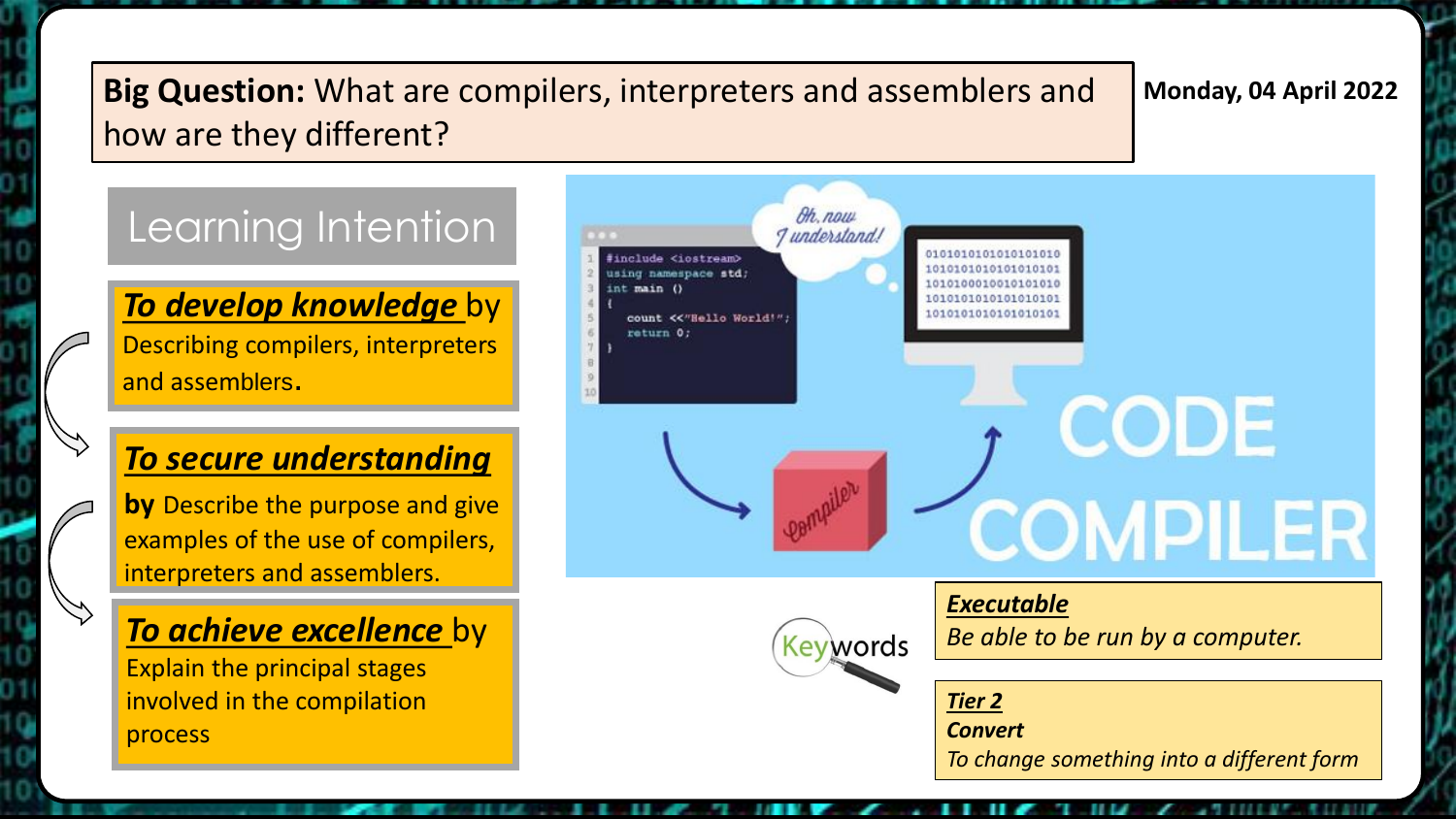# **Converting programming languages**

Programs written in high-level and low level languages need converting into machine code (binary) so a computer can understand it. This is done by using one of the following:

Assembler Interpreter Compiler

<https://www.bbc.co.uk/bitesize/guides/zmthsrd/revision/1>

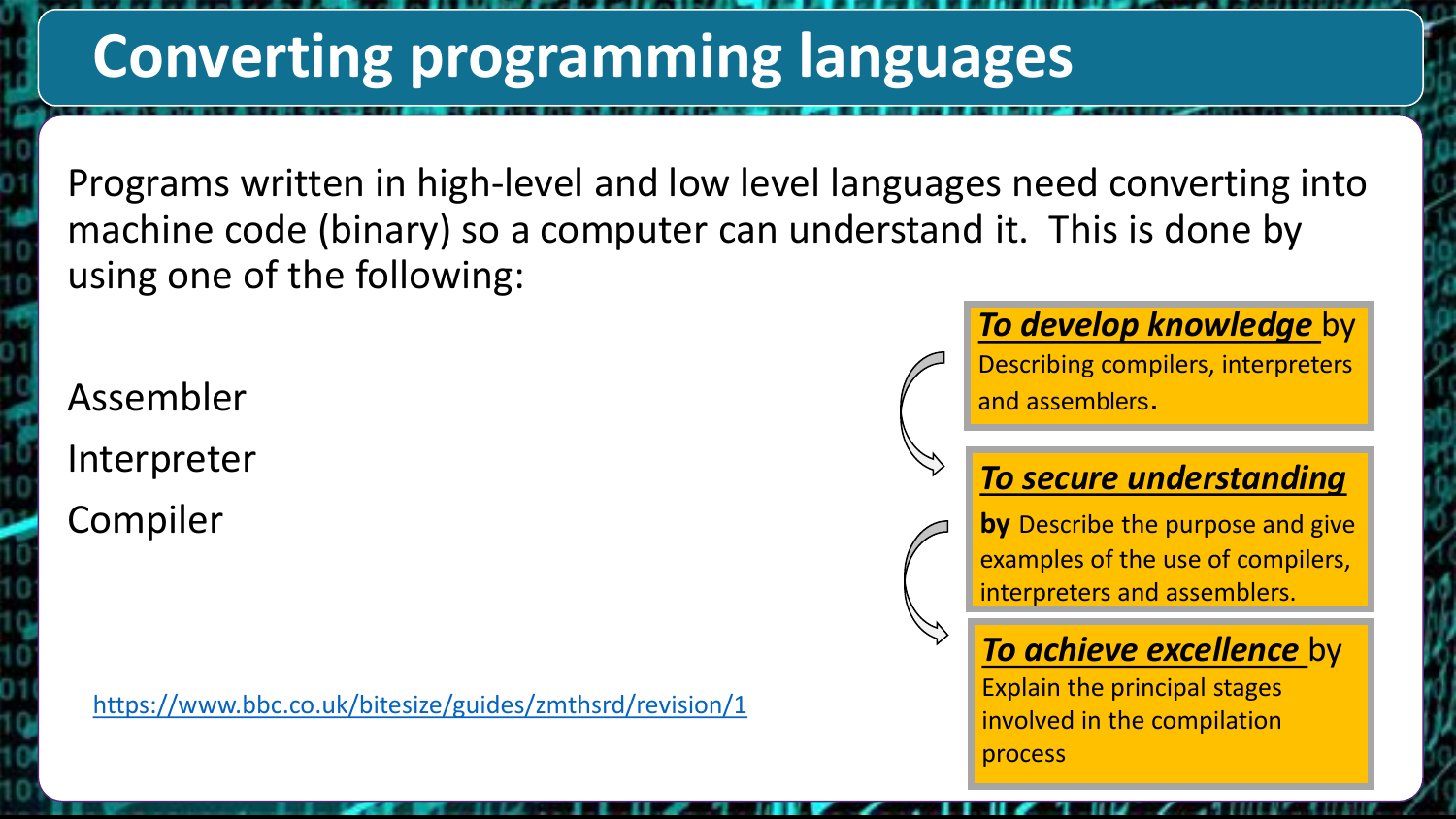# **Interpreters**

*To develop knowledge* by Describing compilers, interpreters and assemblers.

*To secure understanding* by Describe the purpose and give examples of the use of compilers, interpreters and assemblers.

- Converts High level languages into machine code
- Goes through the code line by line translating one **instruction** at a time.

#### **Advantages:**

- Instructions are executed as soon as they are translated.
- Require less available memory since instructions are executed once translated, they are not stored for later use.
- Errors can be spotted quickly. Once an error is found, the program stops running and the user is notified at which part of

#### **Disadvantages:**

- Interpreted programs **run more slowly** as the processor has to **wait for each instruction** to be translated before it can be executed.
- The program has to **be translated every time it is run.**
- Interpreters do not produce an *executable* file that can be distributed. The source code **program has to be supplied**  and this could be **modified without permission.**
- Interpreters do not optimise code (make it more efficient) the translated code is executed as it is. the program the interpretation has failed. **Fig. 1** the translated code is executed as it is. **Executable**

*Be able to be run by a computer.*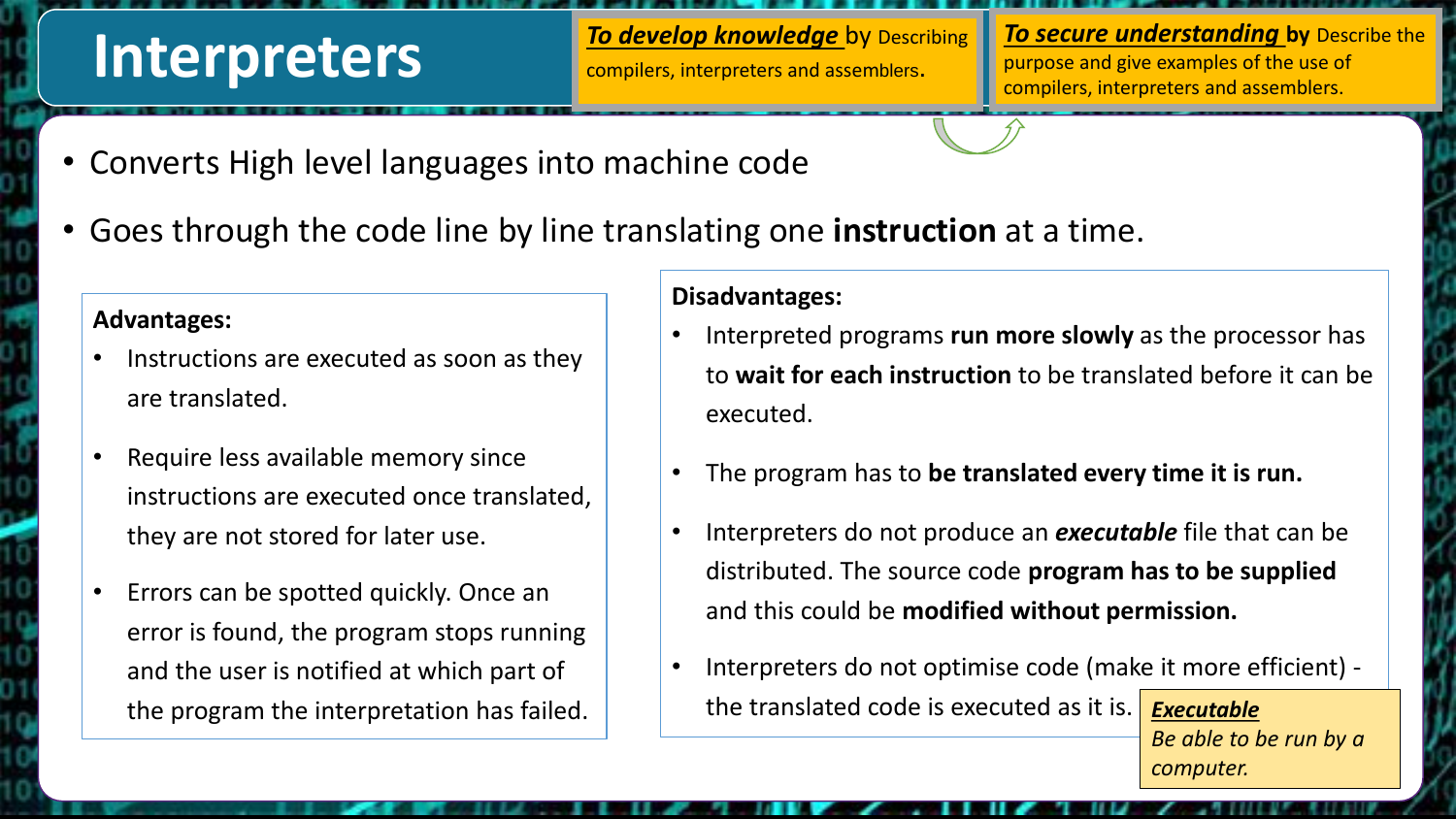# **Compilers**

**To develop knowledge** by Describing compilers, interpreters and assemblers.

*To secure understanding* by Describe the purpose and give examples of the use of compilers, interpreters and assemblers.

- Converts High level languages
- Translates the whole program in one go. This process is called **compilation**.
- It creates a separate **executable** file.

#### **Advantages:**

- Compiled programs run quickly since they have already been translated.
- A compiled program can be supplied as an executable file (a file is a file that is ready to run). These are difficult for other people to modify without access to the source code.
- Compilers **optimise** code (make it more efficient). Optimised code can run quicker and take up less **memory** space.

#### **Disadvantages:**

- Because the source code is translated as a whole, there must be **enough memory space to hold the source code, the compiler and the generated object code.**
- The program **has to be compiled and run before errors are encountered.** This makes it harder to see where the errors lie.
- The source code must be **recompiled every time the programmer changes the program.**
- Source code compiled on one platform will not run on another - the object code is specific to the **processor's** architecture.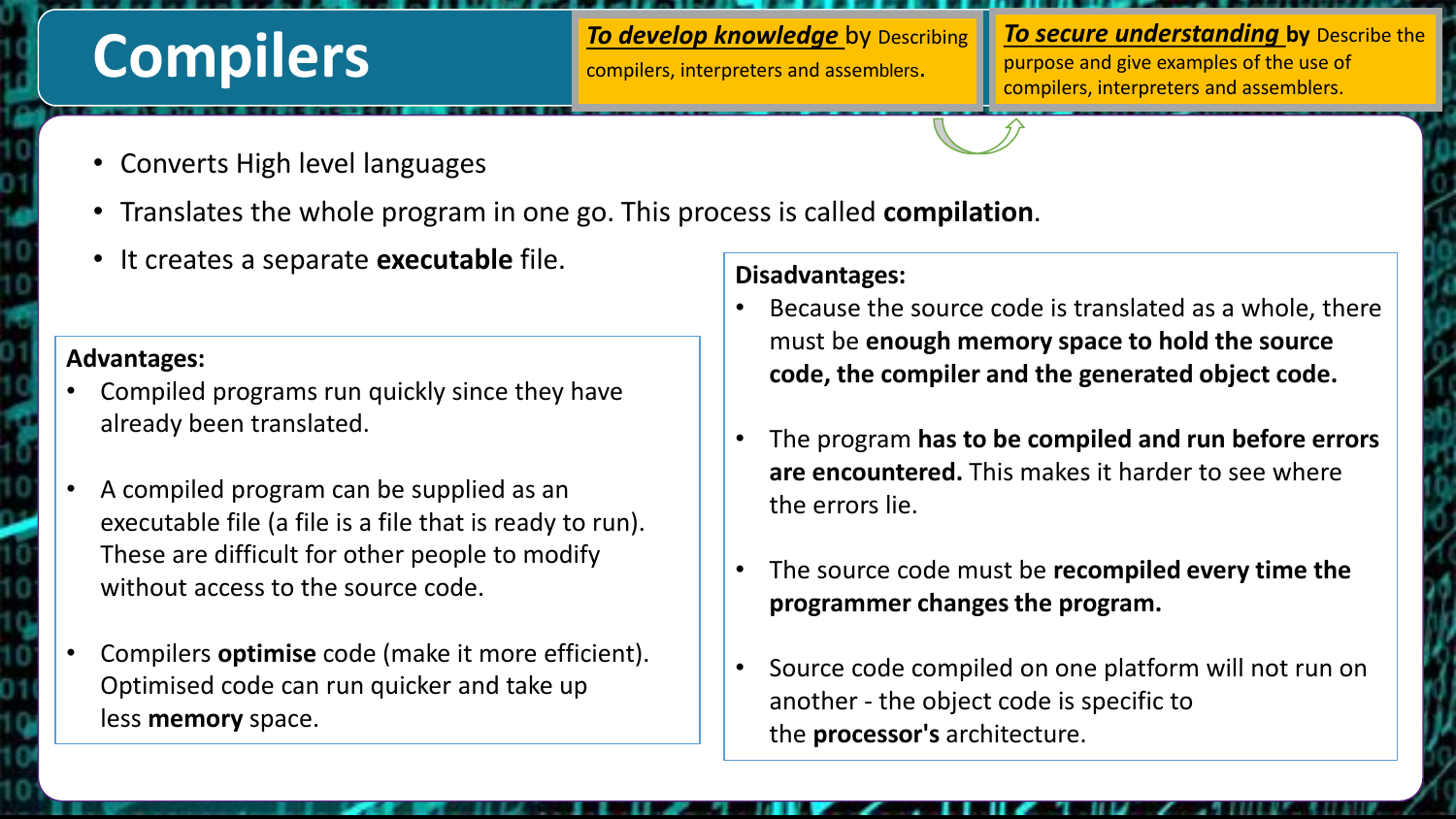# **Assemblers**

*To develop knowledge* by Describing compilers, interpreters and assemblers.

*To secure understanding* by Describe the purpose and give examples of the use of compilers, interpreters and assemblers.

The purpose of an assembler is to translate **assembly language** into machine code

Assemblers create one machine code instruction for each assembly instruction.

| <b>Translator</b> | <b>Plus points</b>                                                                    | <b>Minus points</b>                   |
|-------------------|---------------------------------------------------------------------------------------|---------------------------------------|
| <b>Assembler</b>  | • Gives precise and direct access   • Difficult to code.<br>to the computer hardware. |                                       |
|                   |                                                                                       | $\bullet$ Few commands are available. |

<https://www.bbc.co.uk/bitesize/guides/zmthsrd/revision/1>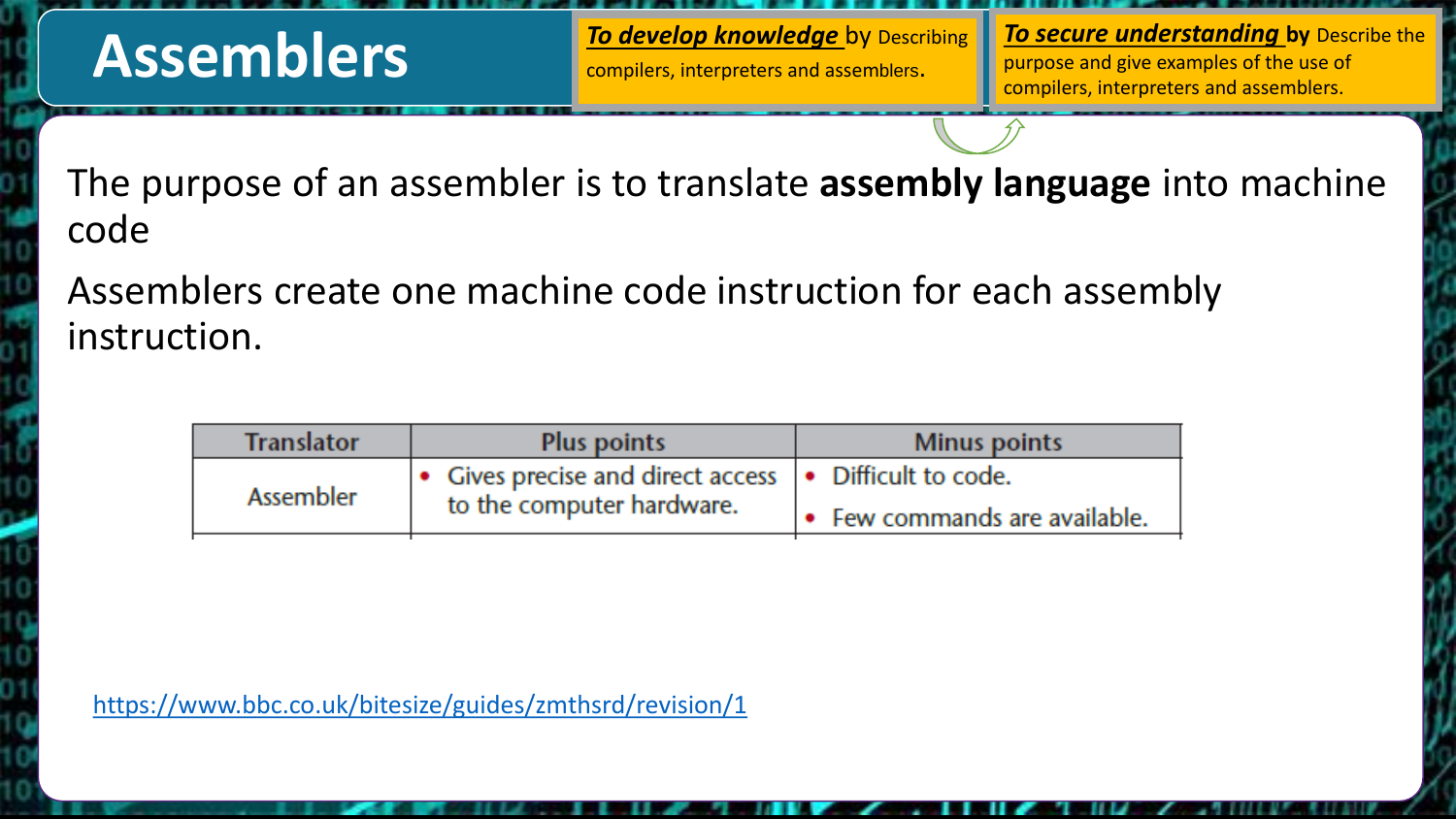# **Task**

#### **S.P.I.R.I.T**

 $\checkmark$  Self management

**Innovation**

#### **For each of the following :**

- **Interpreter**
- **Compiler**
- **Assembler**
- **1. Write a definition**
- **2. Explain what type of program uses it (e.g high level or assembly)**
- **3. Advantages and disadvantages**

### **Learning Intention**

### *To develop knowledge* by

Describing compilers, interpreters and assemblers.

### *To secure understanding* **by**

Describe the purpose and give examples of the use of compilers, interpreters and assemblers.